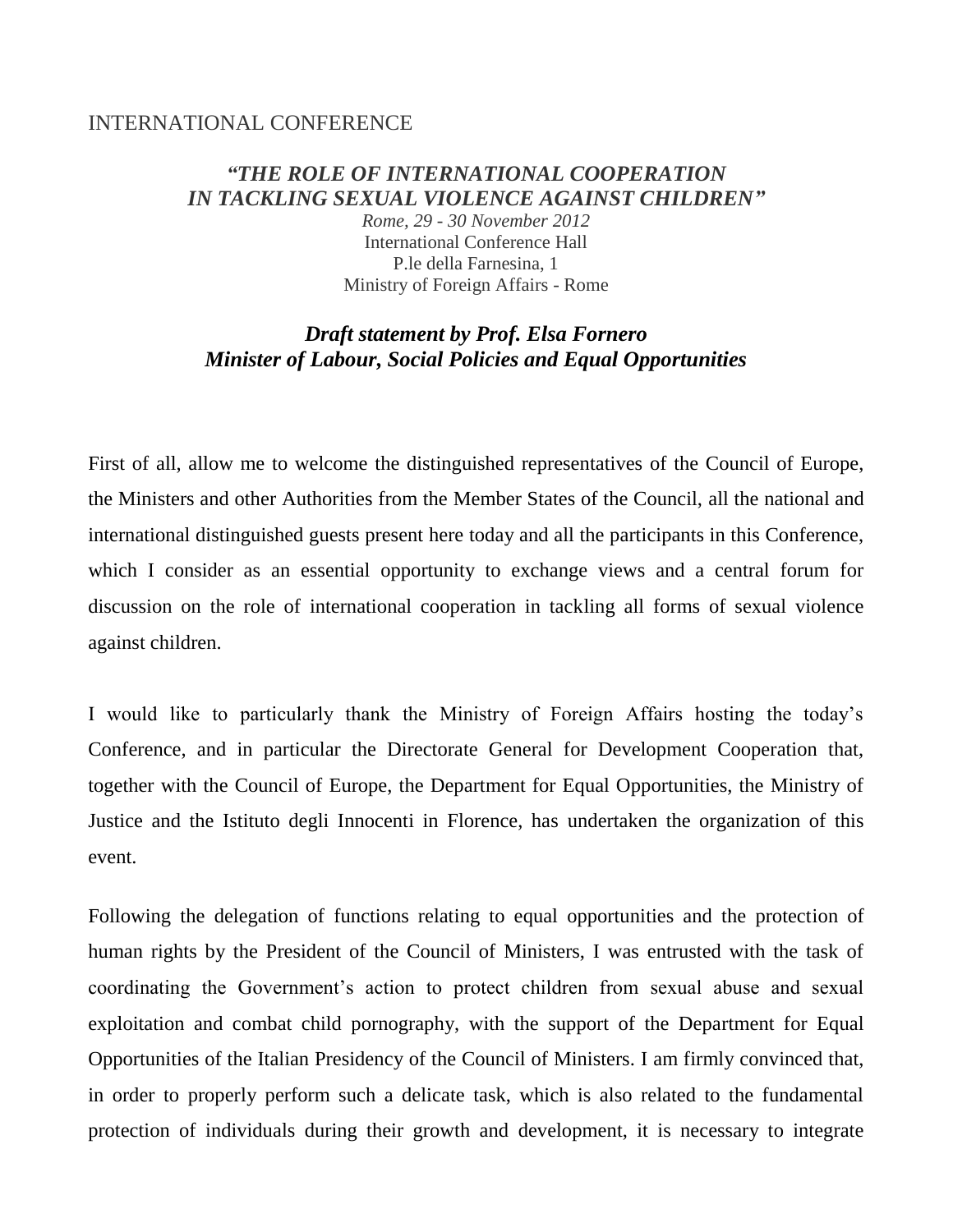national actions with guidance and incentives coming from the international context. In fact, in relation to cooperation, this context becomes not only a source of improvement for the Government's action, but also an area of intervention.

There is no doubt that international cooperation plays a central role in the implementation of preventive actions to protect children and combat sexual violence against them, since it is aimed at preventing child sexual abuse and exploitation from happening in the first place. Governments should take responsibility in this field, even more than in others: it is the same responsibility we all have, as adults, towards future generations and that we should necessarily take by implementing appropriate and cross-cutting policies based on cooperation, mutual support and solidarity between States.

Now more than ever, the protection of children requires a multi-level governance approach and response: the complex and serious nature of child sexual abuse and exploitation, the high number of victims and the regulatory implications suggest the adoption of shared and crosscutting practices both at the national and international level.

In order to help sexually abused and exploited children, every country should develop adequate legislative measures allowing to effectively combat this phenomenon, especially through international cooperation actions.

Taking into consideration the most comprehensive international legal framework on this subject, reference should be made to several instruments such as the 1989 United Nations Convention on the Rights of the Child, the Charter of Fundamental Rights of the European Union and, with specific reference to sexual abuse and exploitation of children, the Lanzarote Convention - which was drawn up by the Council of Europe and that we all know very well – and the Directive of the European Parliament and of the Council of 13 December 2011 on combating the sexual abuse and sexual exploitation of children and child pornography.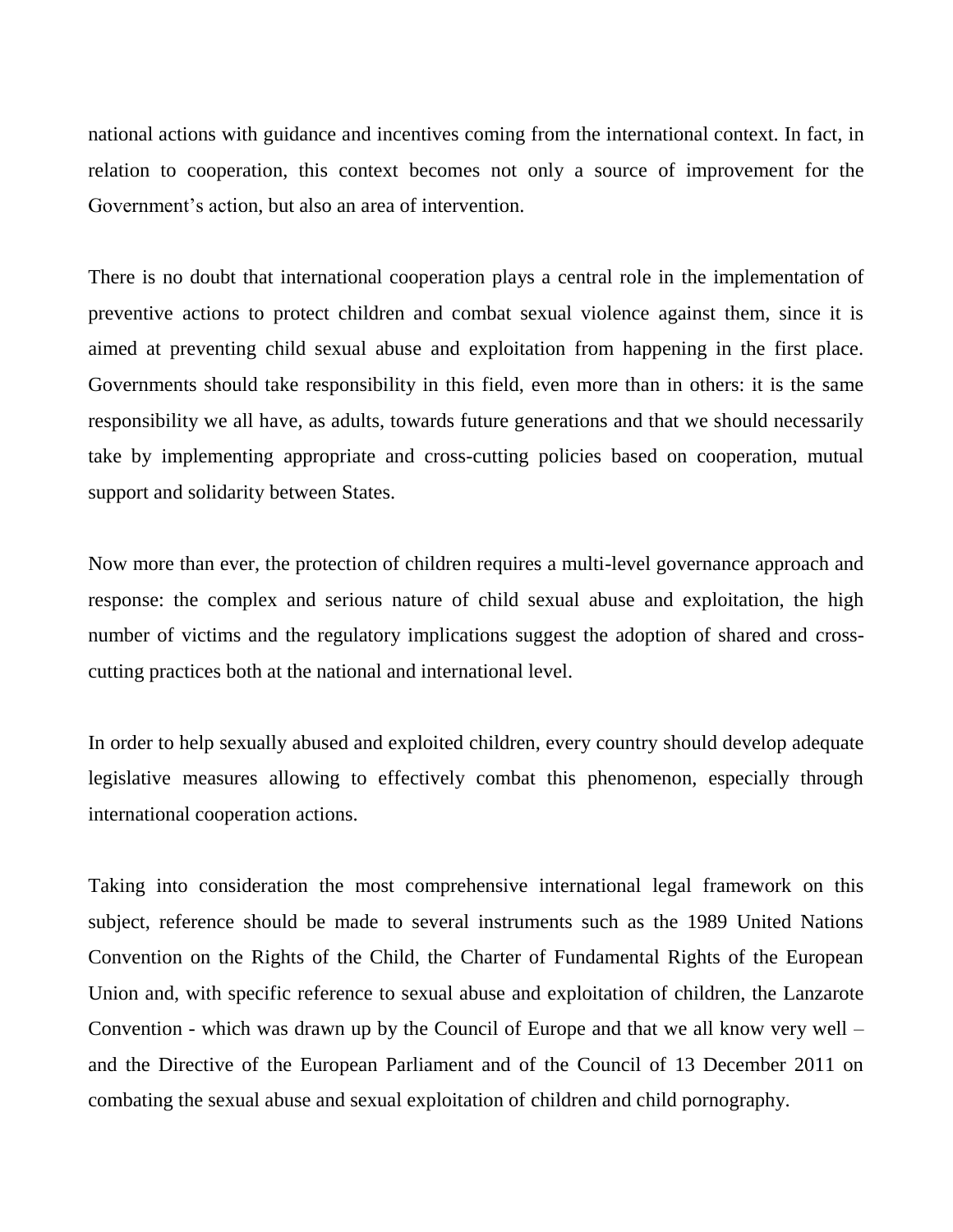They all are fundamental regulatory instruments for the protection of children explicitly acknowledging children's rights and as well as the great importance of cooperation activities.

Since many years, Italy has adopted legislative measures and action mechanisms through which it has become one of the most advanced countries in relation to the European and international standards. In this regard, I would like to recall the C.I.C.Lo.Pe. Committee – the Interministerial Committee for the Coordination of the Fight against Paedophilia, that I chair and have recently re-established. This is a specific interministerial instrument aimed at ensuring the political and programmatic coordination of actions to be implemented throughout the country to prevent and combat all forms of violence against children.

Furthermore, the Observatory for the Fight against Paedophilia and Child Pornography is currently operating within the Department for Equal Opportunities. It is a technical body whose re-establishment I have strongly supported and in which the most active Institutions and Associations working in the field of prevention and fight against child sexual offences are represented. The Observatory will shortly create a system for the collection, processing and analysis of data concerning violence against children which will allow the adoption of increasingly informed and effective policies developed on the basis of a better knowledge of the phenomenon and needs for action.

In this regard, I would like to take this opportunity to highlight today the importance for all countries of establishing an increasingly effective political coordination, which is one of the central elements related to the numerous international commitments made by the Member States of the Council of Europe and renewed in the Lanzarote Convention.

With a view to encouraging this integration, it will be necessary to standardize legislations.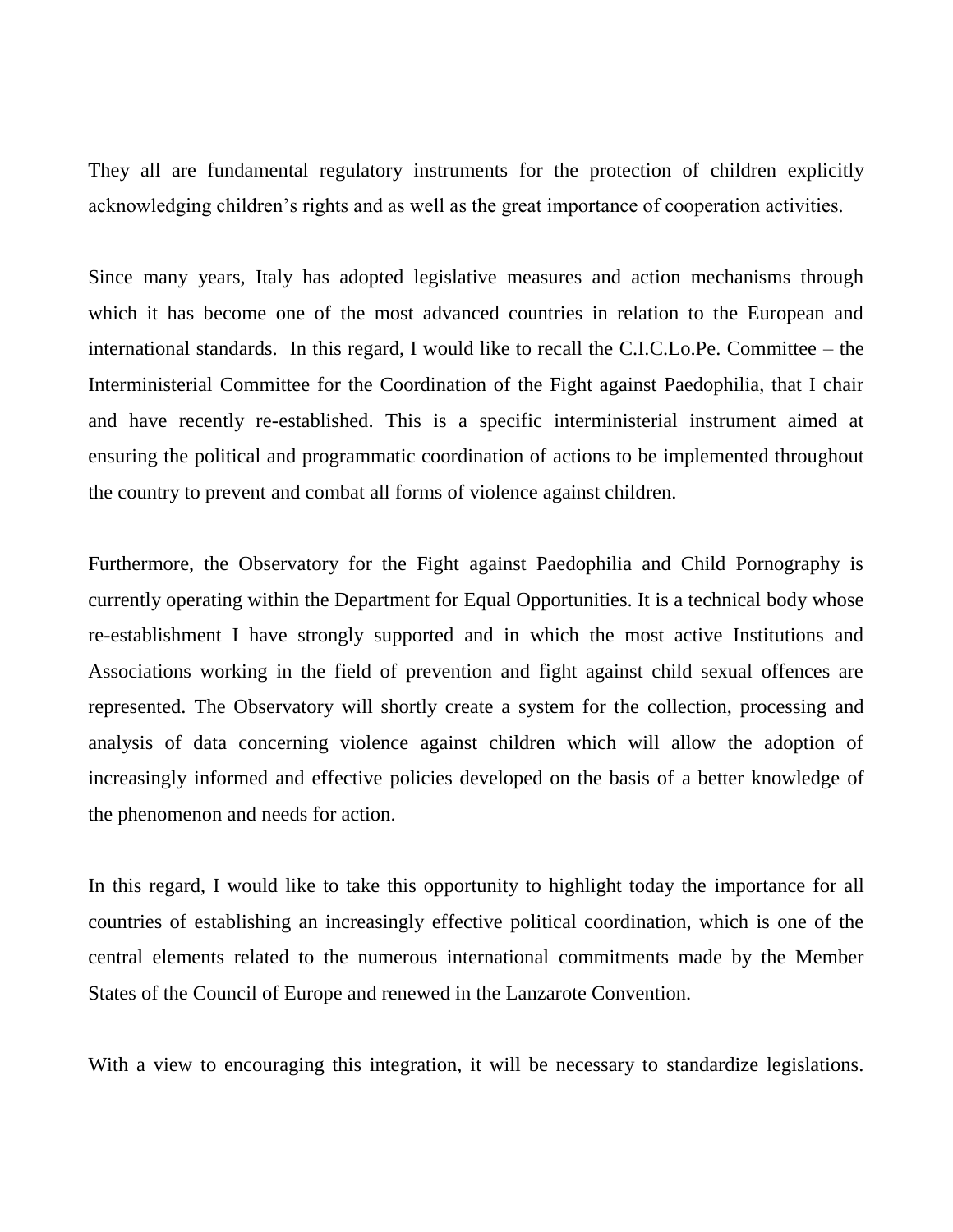Such standardization will surely strengthen international cooperation and will be even more justified by the signature and ratification of the Lanzarote Convention.

On 1 October 2012 the Lanzarote Convention became a legally binding instrument also in Italy: in fact, Law No. 172 of 1 October 2012 was promulgated and entered into force on 23 October. The ratification of the Lanzarote Convention represents a fundamental step for our country and makes my presence here today – as a Minister of the Italian Republic – even more symbolic in relation to the deposit of the instrument of ratification through which Italy acquires the status of "State Party" to the Convention.

Countries ratifying the Convention are required to ensure the implementation of a comprehensive action to combat all sexual offences against children.

This instrument will influence the national legal system not only of all States having already signed and ratified it, but also that of those countries which will do it soon. Their **objective** is, on the one hand, to provide a "minimum degree" of protection established by criminal law and, on the other hand, to raise protection standards for child victims of such crimes.

In particular, the Convention requires State Parties to commit themselves to the protection of children, the prevention and fight against sexual exploitation and sexual abuse of children, which involve the promotion of international cooperation activities. Art. 38 of the Lanzarote Convention introduces the obligation for State Parties to implement development cooperation programmes in countries presenting the highest risk of child sexual exploitation, with the aim of preventing and combating this phenomenon and its cross-border dimension. In this regard, allow me to stress the importance of strengthening police and judicial cooperation, as one of the main objectives to be achieved in this field.

Multi-level cooperation is therefore extremely significant in the text of the Convention and an essential factor for all those States which firmly believe in the importance of common action. In that light the Lanzarote Convention can be considered as a common goal which all the countries that have not ratified it yet should try to reach: adopting this important and innovative